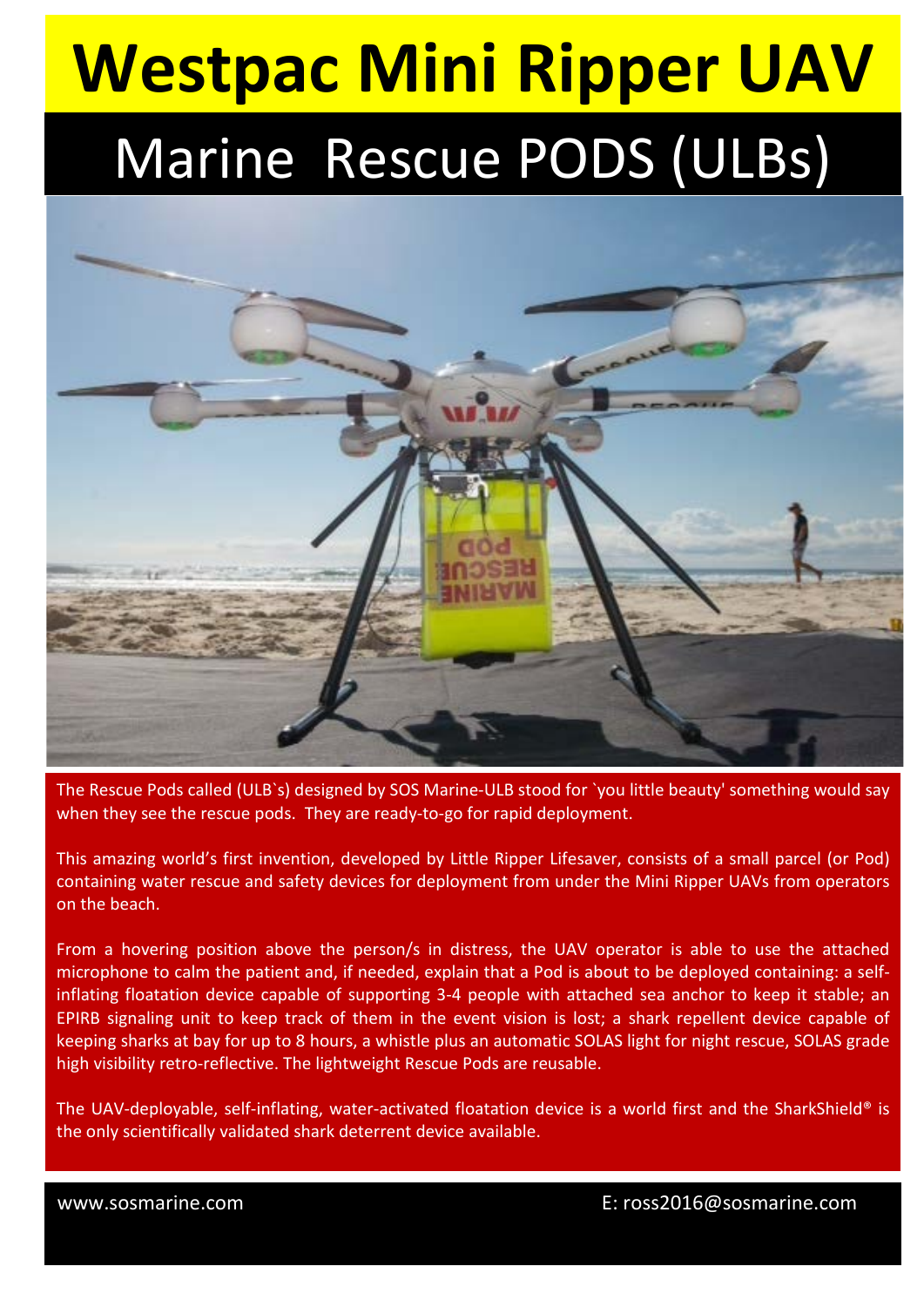# **Westpac Mini Ripper UAV**

#### **Marine Rescue Pod (ULBs)**





#### **SOS Marine` Rescue Pod (ULB)**

The Westpac Mini Ripper project is a complete package from supply of tried and tested drones, approved pilot and observer training plus supply of Rescue Pods called ULBs. SOS Marine has designed the Rescue Pods for the Westpac Mini Ripper *Life* Saver.

The drones are being used for observation and rescue of distressed swimmers and sailors lost at sea.

- The **Marine Rescue Pod (ULBs)** markers are ready for instant deployment packed into a portable valise-compact.
- When dropped from the Drone within seconds of immersion it inflates and stands 2.0 metres long.
- The Rescue Marine Pod (ULBs) inflates automatically when dropped to the person and capable of holding 3-4 persons
- It can also combine an electromagnetic 'Shark Shield' deterrent device
- SOLAS lights, SOLAS reflective tape
- A large drogue/Sea Anchor (120cm circumference x 60 cm long) to stabilise and reduce downwind drift allowing the patient to grab and hold.
- It is reusable and replaceable only requiring a 33 gram replacement cylinder and an activation cartridge.
- The drone will provide a GPS position of the Rescue Pod



 $\overline{\phantom{a}}$ 

www.sosmarine.com E: ross2016@sosmarine.com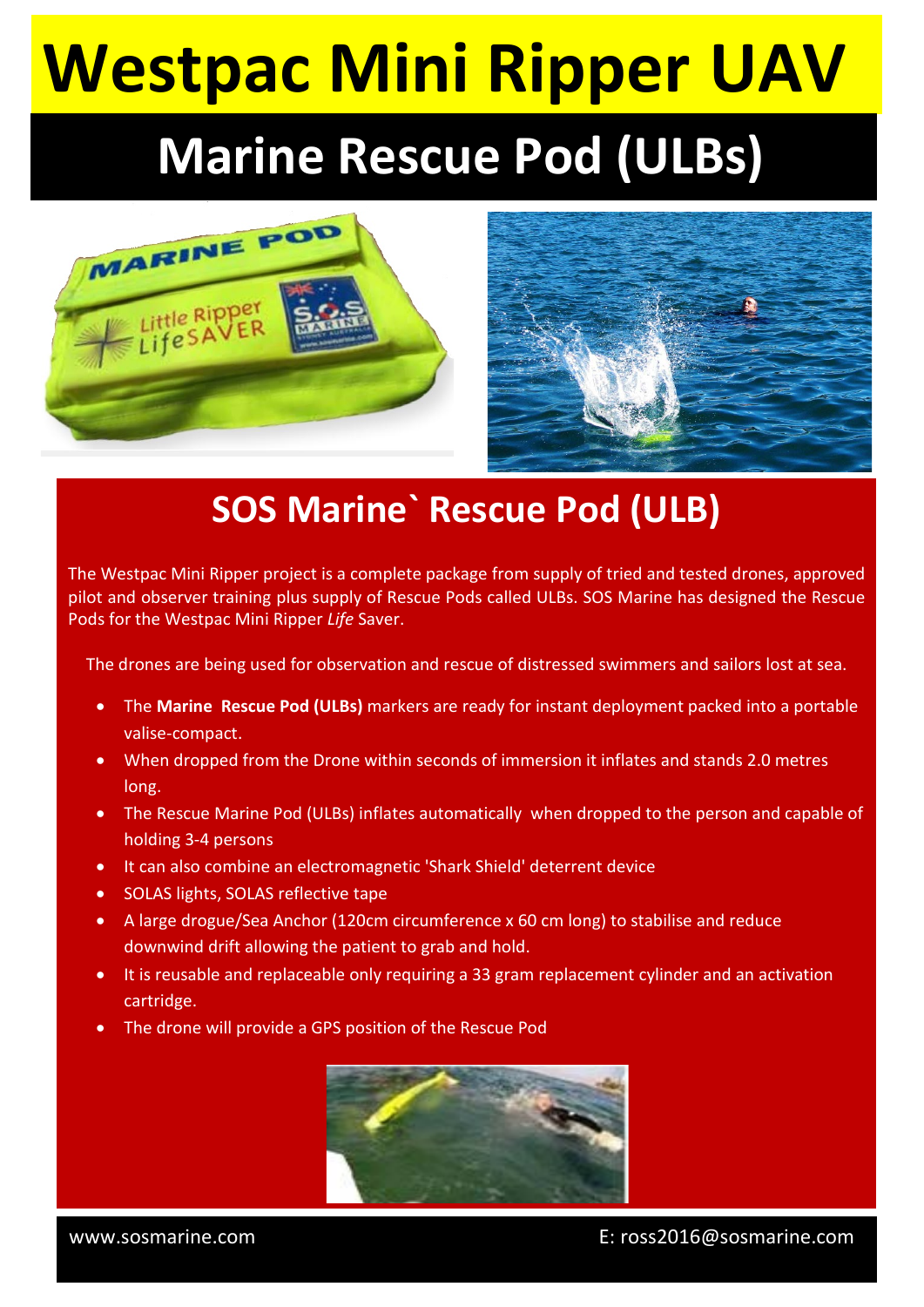### **Westpac Mini Ripper UAV**



#### Westpac Mini Ripper Features

An Advanced Multi-rotor UAV with Multiple Payload Options Military-standard quality

- Anti-wing and waterproof design for working in difficult weather conditions
- Battery powered UAV with long endurance up to 60 minutes
- Equipped with 3-axis gimbal delivering stable 360-degree vision
- Auto return and landing
- Versatile payload configuration with maximum 3.5 kg capacity incorporating optional drop-mechanism and multiple camera, sensor and other payload device options



۱